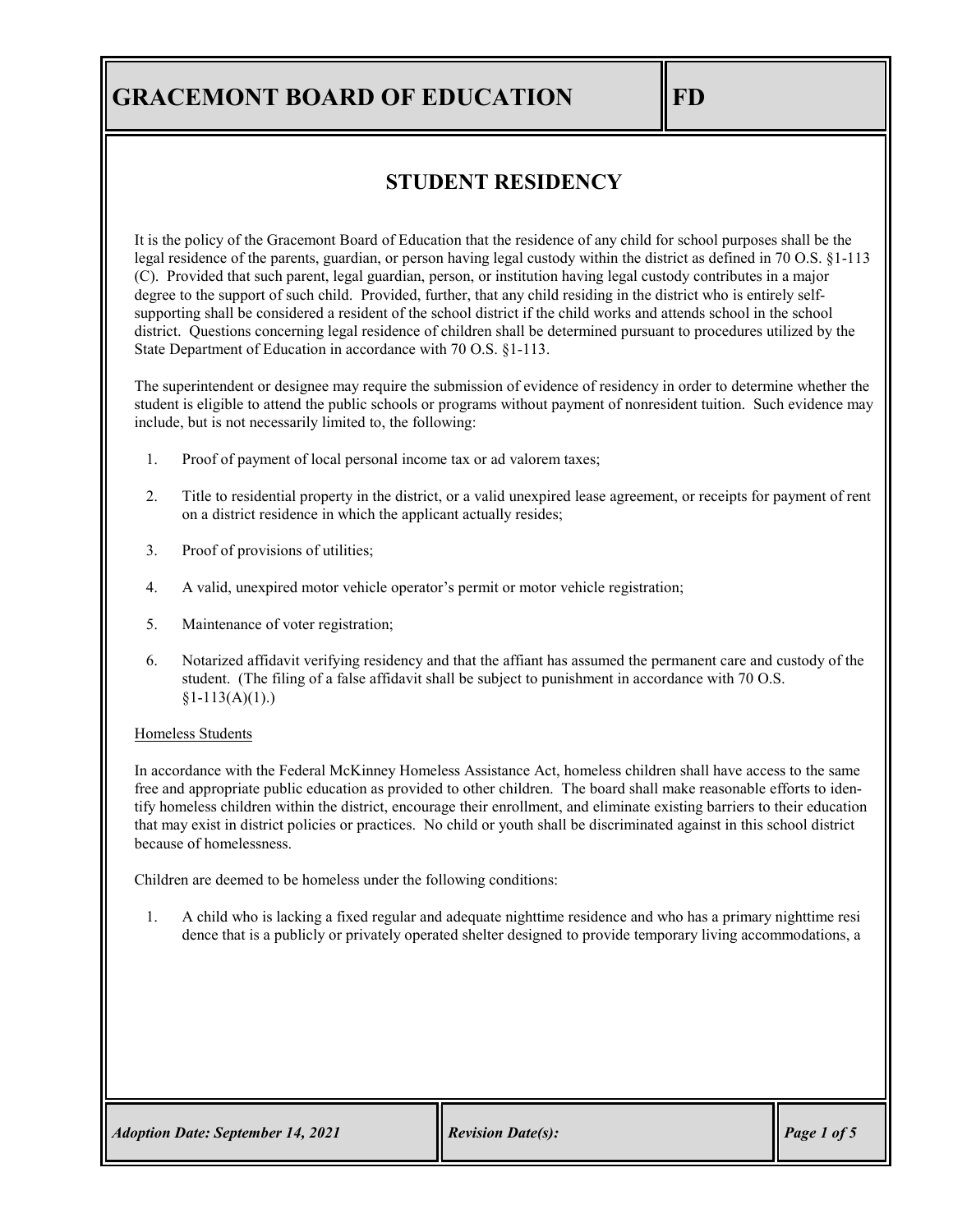### **STUDENT RESIDENCY (Cont.)**

temporary residence prior to institutionalization, or a place not designed or ordinarily used as a regular sleeping accommodation for human beings.

- 2. A child who is placed in a transitional or emergency shelter before placement in a foster home or home for neglected children.
- 3. A child who is temporarily living in a trailer park or camping area due to lack of adequate living accommodations.
- 4. A child who is living in doubled-up accommodations due to loss of housing or other similar situation.
- 5. A migratory child who is staying in accommodations not fit for habitation.
- 6. A child who has run away from home and lives in a runaway shelter, abandoned building, the street, or other inadequate accommodations.
- 7. A child who is placed in a state institution because s/he has no other place to live.
- 8. A child who has been abandoned by his/her family and who is staying in a hospital.
- 9. A child whose parents or guardian will not permit him/her to live at home and who lives on the street, in a shelter, or in other transitional or inadequate accommodation.
- 10. School-age unwed mothers or expectant mothers who are living in homes for unwed mothers because they have no other available living accommodations.

The district administration shall attempt to remove existing barriers to school attendance by children in foster care and homeless children:

- 1. Enrollment requirements that may constitute a barrier to the education of a child in foster care or the homeless child or youth shall be waived. If the district is unable to determine the student's grade level due to missing or incomplete records, the district shall administer tests or utilize other reasonable means to determine the appropriate grade level for the child.
- 2. Fees and charges that may present a barrier to the enrollment or transfer of a child in foster care or a homeless child or youth shall be waived.
- 3. Customary transportation policies and regulations shall be waived.
- 4. Official school records policies and regulations shall be waived.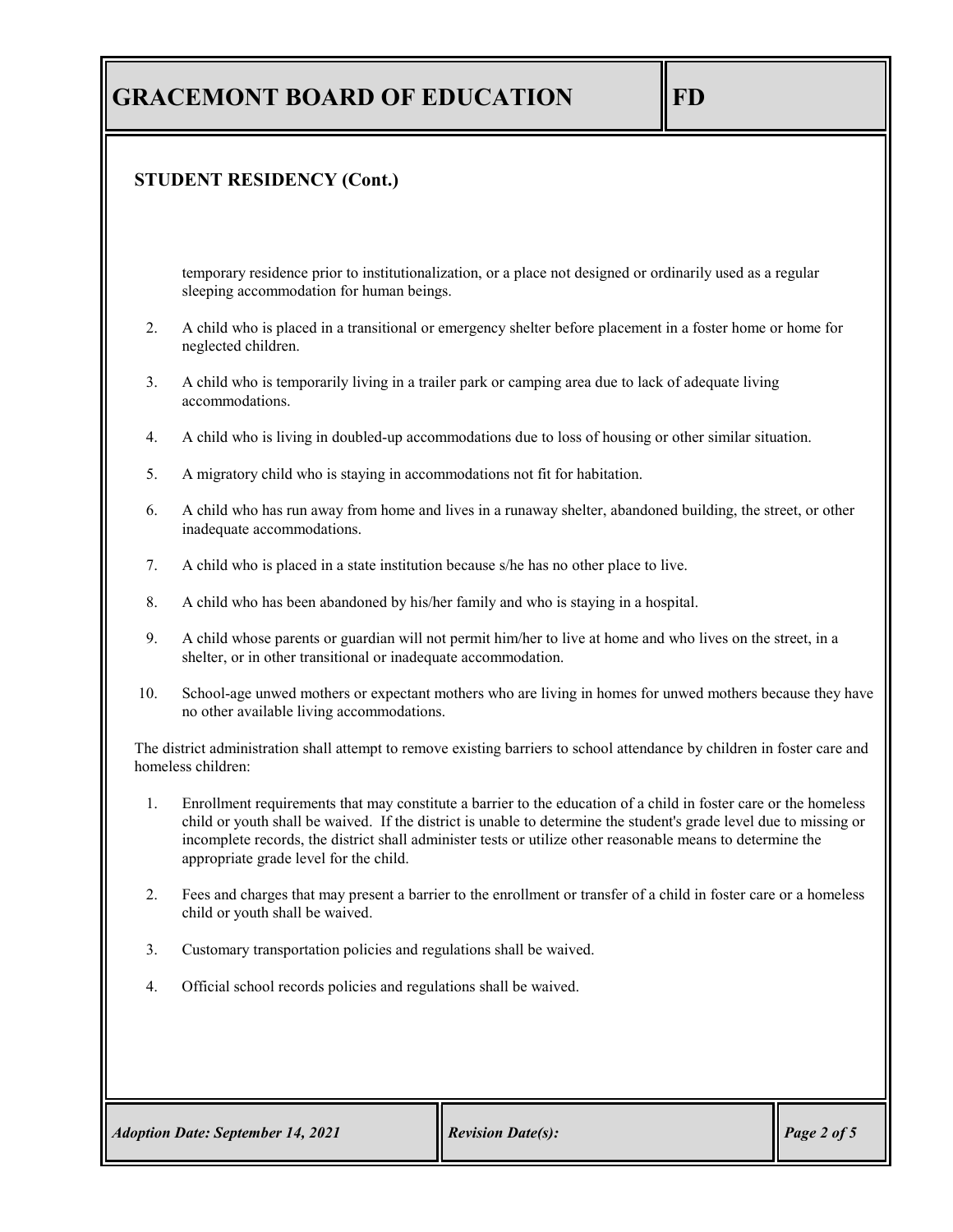### **STUDENT RESIDENCY (Cont.)**

- 5. The district shall make a reasonable effort to locate immunization records from information available or shall arrange for students to receive immunizations through health agencies and at district expense if no other recourse is available. Immunizations may, however, be waived for homeless youth only in accordance with provisions of board policy on immunizations. (See policy FFAB.)
- 6. Other barriers to school attendance by a child in foster care or a homeless youth shall be waived.

The district will provide to each homeless child such school services that are comparable to services offered to other students in the district and that are determined to be in the child's best interest. Such services will include:

- 1. Public preschool programs;
- 2. Special education, Title I, and limited English proficiency programs for which they are eligible;
- 3. Vocational education programs;
- 4. Gifted and talented programs;
- 5. Before and after school programs;
- 6. School meal programs; and
- 7. Transportation services.

#### Residency Officer

The school district designates the attendance clerk as residency officer. The residency officer may be contacted by calling the superintendent's office at 405-966-2233 or by writing to the residency officer at the following address, or by personally visiting the residency officer at PO Box 5, Gracemont, OK 73042.

If this school district denies admittance of a student who claims to be a resident of the district, the parent, guardian, or person having care and custody of the student may request a review of the residency officer's decision. Such request for review shall be in writing and must be received by the residency officer within three school days of the denial of admittance. The request for review shall include any additional pertinent information that may justify the admittance of the child to the school district.

Upon receipt of a written request for review, the residency officer will render a decision and notify the parent of the decision within three school days of the receipt of the request for review.

If the parent disagrees with the findings of the residency officer, the parent will notify the residency officer within three school days of the receipt of the decision. The residency officer will submit his/her findings and all documents reviewed to the board of education.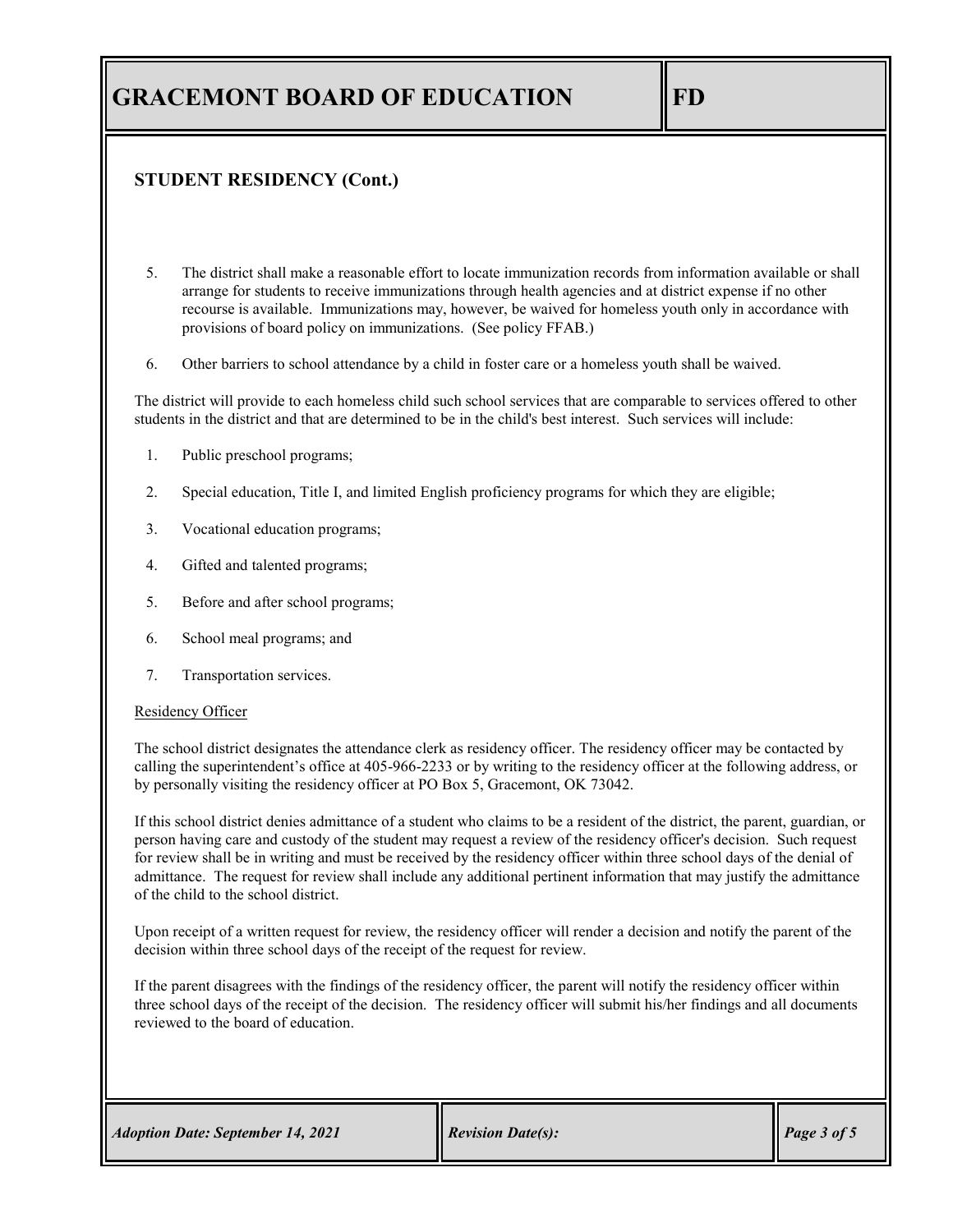### **STUDENT RESIDENCY (Cont.)**

The board of education will review the decision and the documents submitted by both the residency officer and the student and render a decision at the next board meeting. The board's decision may be appealed only pursuant to procedures utilized by the State Department of Education.

The Superintendent will designate a Point of Contact (POC) to coordinate activities relating to the District's provision of services to children placed in foster care, including transportation services.

The District will collaborate with Child Welfare Agencies when transportation is required for children placed in foster care to attend the school of origin outside their usual attendance area or the district when in the best interest of the student. Under the supervision of the Superintendent/designee, the District POC will invite appropriate District officials, Child Welfare Agencies, and officials from other districts or agencies to consider how such transportation is to be promptly arranged and funded in a cost effective manner.

#### **DEFINITIONS**

"Foster Care" means 24-hour care and supportive services provided to children placed away from their parents, guardians, or person exercising custodial control or supervision and for whom the foster parent has placement care and responsibility.

"School of origin" means the school in which a child is enrolled at the time of placement in foster care.

"Best Interest" means a case -by-case determination of the appropriateness of the current educational setting and the proximity of placement as required by ESEA section  $1111(g)(1)(E)(i)$ . Factors be utilized in this determination include, but are certainly not limited to, the following:

- 1. Safety considerations;
- 2. Proximity of the resource family home to the child's present school;
- 3. Age and grade level of the child as it relates to the other best interests factors;
- 4. Needs of the child, including social adjustment and well-being;
- 5. Child's performance, continuity of education and engagement in the school the child presently attends;
- 6. Child's special education programming if the child is classified;
- 7. Point of time in the school year;
- 8. Child's permanency goal and likelihood of reunification;
- 9. Anticipated duration of the placement;
- 10. Preferences of the child;
- 11. Preferences of the child's parent(s) or education decision maker(s)
- 12. The child's attachment to the school, including meaningful relationships with staff and peers;
- 13. Placement of the child's sibling(s);
- 14. Influence of the school climate on the child, including safety;
- 15. Availability and quality of the services in the school to meet the child's educational and socio-emotional needs;
- 16. History of school transfers and how they have impacted the child;
- 17. How the length of the commute would impact the child, based on the child's developmental stage;